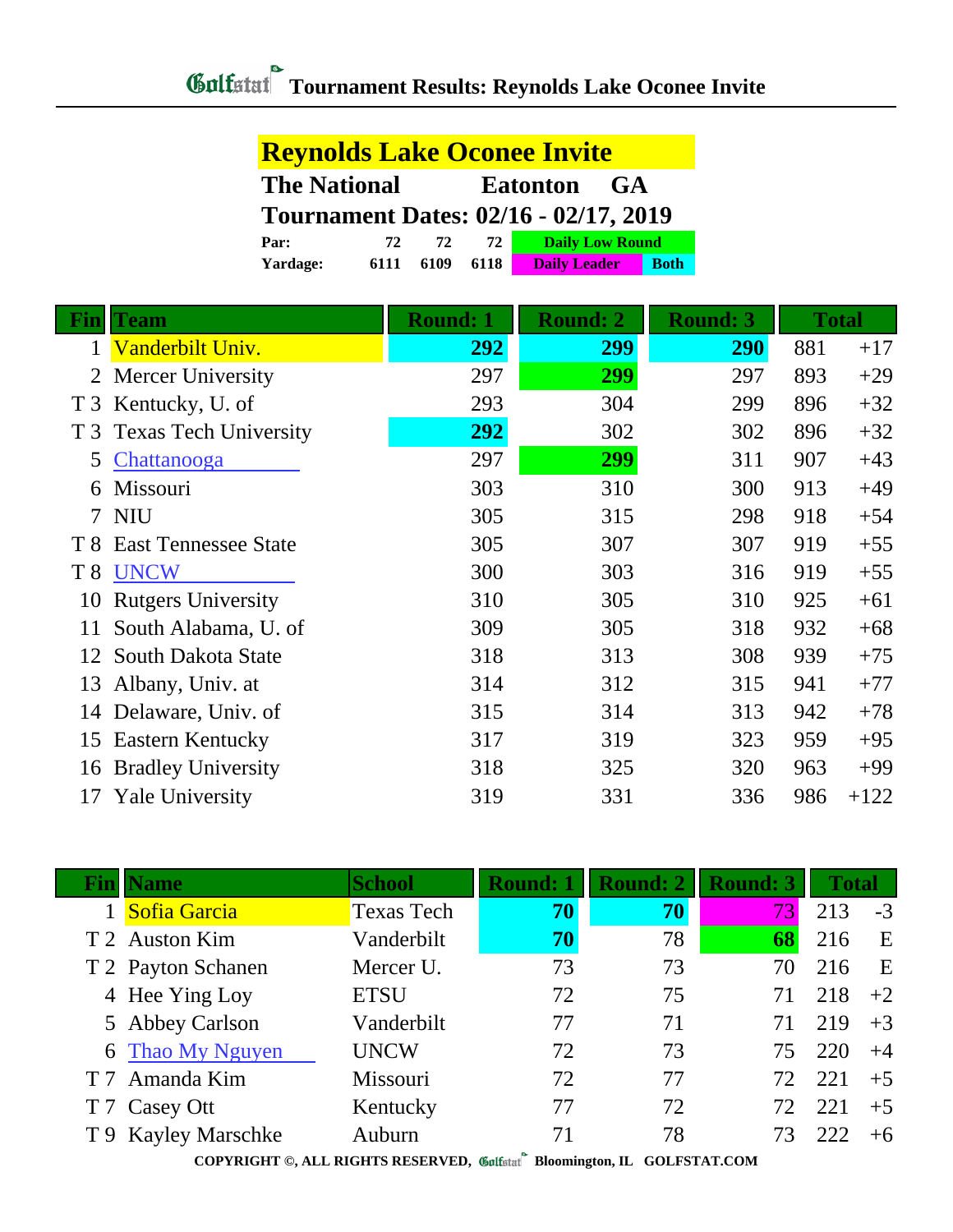| Fin  | <b>Name</b>               | <b>School</b>     | <b>Round: 1</b> | <b>Round: 2</b> | <b>Round: 3</b> | <b>Total</b> |
|------|---------------------------|-------------------|-----------------|-----------------|-----------------|--------------|
|      | T 9 Lauren Lightfritz     | Mercer U.         | 74              | 73              | 75              | 222<br>$+6$  |
| T 11 | Morgan Baxendale          | Vanderbilt        | 70              | 77              | 77              | 224<br>$+8$  |
| T 11 | Teresa Toscano            | S.D. State        | 76              | 75              | 73              | 224<br>$+8$  |
| T 13 | <b>Ariane Klotz</b>       | Delaware          | 76              | 75              | 75              | $226 + 10$   |
| T 13 | <b>Kirsty Beckwith</b>    | Chatt             | 72              | 74              | 80              | $226 + 10$   |
|      | T 13 Lauren Ingle         | <b>NIU</b>        | 76              | 75              | 75              | $226 + 10$   |
|      | T 13 Leonie Bettel        | Kentucky          | 73              | 80              | 73              | $226 + 10$   |
|      | T 13 Louisa Brunt         | <b>Texas Tech</b> | 74              | 75              | 77              | $226 + 10$   |
|      | T 13 Louise Yu            | Vanderbilt        | 77              | 73              | 76              | $226 + 10$   |
|      | T 19 Ami Gianchandani     | Yale              | 74              | 75              | 78              | $227 + 11$   |
|      | T 19 Brielle Ward         | <b>NIU</b>        | 73              | 80              | 74              | $227 + 11$   |
|      | T 19 Laila Hrindova       | Mercer U.         | 75              | 74              | 78              | $227 + 11$   |
|      | T 19 Linyu (Anna) Dong    | <b>Texas Tech</b> | 74              | 76              | 77              | $227 + 11$   |
| T 19 | <b>Maddy McDanel</b>      | Chatt             | 75              | 75              | 77              | $227 + 11$   |
| T 19 | Rikke Svejgaard           | Kentucky          | 74              | 72              | 81              | $227 + 11$   |
| T 25 | Cayce Hendrickson         | Missouri          | 74              | 79              | 75              | $228 + 12$   |
| T 25 | <b>Courtney Zeng</b>      | Vanderbilt        | 75              | 78              | 75              | $228 + 12$   |
|      | T 25 Thita Sakulbunpanich | Delaware          | 77              | 73              | 78              | $228 + 12$   |
|      | T 28 Annika Espino        | Albany            | 78              | 77              | 74              | $229 + 13$   |
| T 28 | <b>Gracyn Burgess</b>     | Clemson           | 74              | 77              | 78              | $229 + 13$   |
|      | T 28 Harriet Allsebrook   | Rutgers           | 80              | 72              | 77              | $229 + 13$   |
|      | T 28 Monica San Juan      | Chatt             | 76              | 74              | 79              | $229 + 13$   |
|      | T 32 Carrie-Ann Lee       | <b>Rutgers</b>    | 78              | 75              | 77              | $230 + 14$   |
|      | T 32 Claire Carlin        | Kentucky          | 72              | 80              | 78              | $230 + 14$   |
|      | T 32 Rachael Mast         | <b>UNCW</b>       | 71              | 78              | 81              | $230 + 14$   |
|      | T 32 Rheagan Hall         | Chatt             | 74              | 80              | 76              | $230 + 14$   |
|      | T 32 Sarah Shipley        | Kentucky          | 74              | 80              | 76              | $230 + 14$   |
|      | T 32 Siti Shaari          | So Alabama        | 77              | 76              | 77              | $230 + 14$   |
|      | T 38 Ashleigh Greenham    | Rutgers           | 76              | 79              | 76              | $231 + 15$   |
|      | T 38 Karina Kukkonen      | Mercer U.         | 77              | 79              | 75              | $231 + 15$   |
|      | T 38 Taylor Ledwein       | <b>Bradley</b>    | 72              | 79              | 80              | $231 + 15$   |
|      | T 38 Warda Amira Rawof    | <b>ETSU</b>       | 77              | 77              | 77              | $231 + 15$   |
|      | T 42 Cecilie Nielsen      | <b>Texas Tech</b> | 76              | 81              | 75              | $232 + 16$   |
|      | T 42 Emma Allen           | Missouri          | 79              | 78              | 75              | $232 + 16$   |
|      | T 42 Julie Hovland        | So Alabama        | 76              | 77              | 79              | $232 + 16$   |

# **Gulfatat Tournament Results: Reynolds Lake Oconee Invite**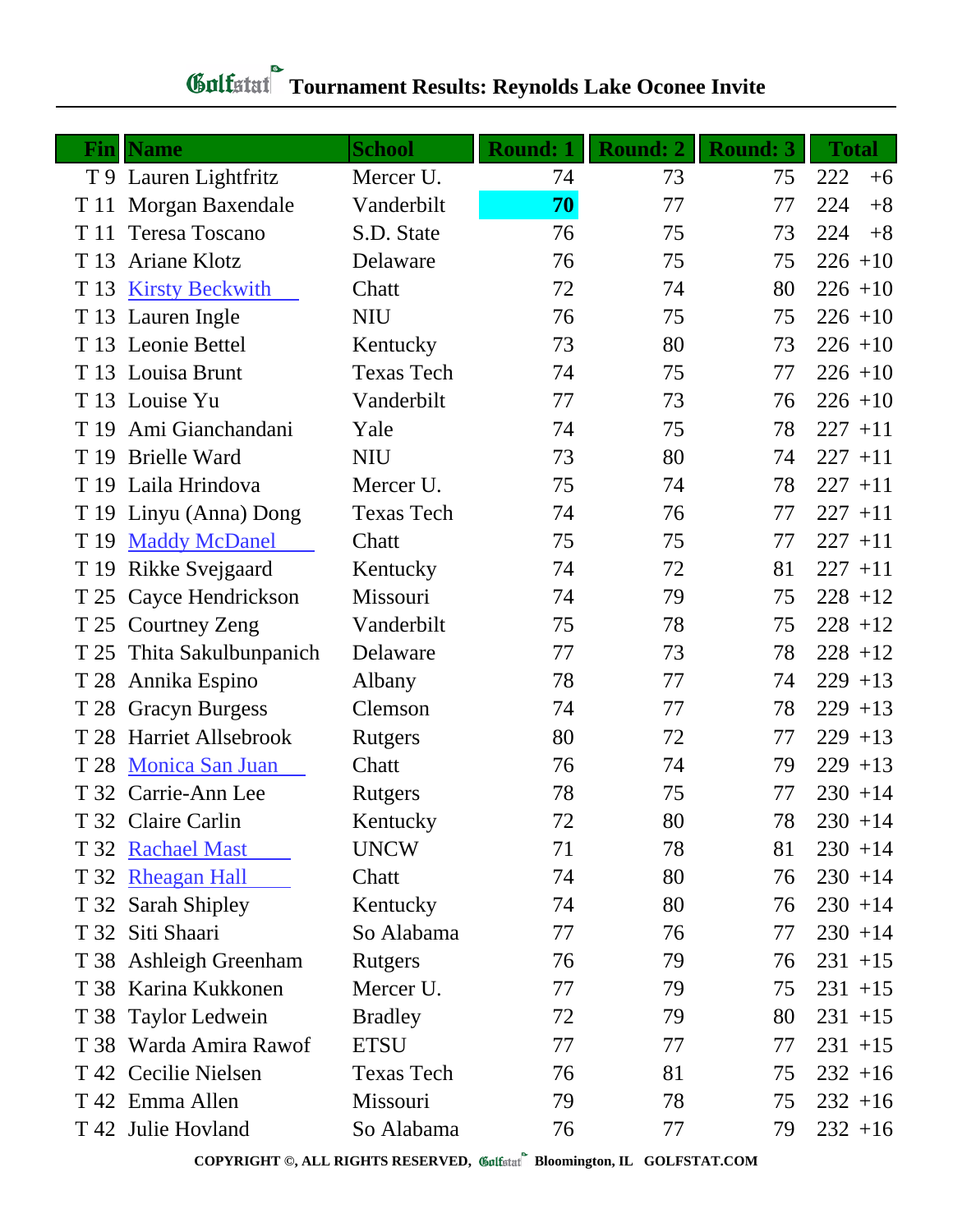#### **Fin Name School Round: 1 Round: 2 Round: 3 Total** T 42 MacKenzie Peyton So Alabama 78 73 81 232 +16 T 42 Mami Yamamoto Texas Tech 75 79 78 232 +16 T 42 Mary Janiga Mercer U. 25 80 77 232 +16 T 42 Tereza Melecka ETSU 76 78 78 232 +16 T 49 Amy Taylor Texas Tech 74 82 77 233 +17 T 49 Carol Pyon Mercer U. 78 77 78 233 +17 T 51 Ryan Bender Kentucky 76 75 83 234 +18 T 51 Sofia Gomez Enriquez NIU 78 82 74 234 +18 T 51 Virginia Green Vanderbilt 75 79 80 234 +18 T 54 Anika Bolcikova Auburn 79 78 78 235 +19 T 54 [Ellinoora Moisio](http://www.golfstat.com/ultimate/W073web/W073index.htm?p=A) UNCW 80 75 80 235 +19 T 54 [Esme Hamilton](http://www.golfstat.com/ultimate/W731web/W731index.htm?p=H) Chatt 80 76 79 235 +19 T 54 Kelly Anderson NIU 78 82 75 235 +19 T 54 Maeve Rossi Rutgers 76 79 80 235 +19 T 54 [Phu Khine](http://www.golfstat.com/ultimate/W073web/W073index.htm?p=H) UNCW 77 77 81 235 +19 T 60 Ahra Ko NIU 80 78 78 236 +20 T 60 Helga Einarsdottir Albany 79 76 81 236 +20 T 60 Jess Yuen Missouri 82 76 78 236 +20 T 60 Keagan Dunn Missouri 78 79 79 236 +20 T 64 Amanda Lindahl E Kentucky 78 78 81 237 +21 T 64 Elsa Moberly E Kentucky 79 78 80 237 +21 T 64 Frankie Saban Bradley 80 78 79 237 +21 T 64 Lani Potter S.D. State 83 79 75 237 +21 T 68 Kornbongkoat Sararat ETSU 75 83 80 238 +22 T 68 [Madison Isaacson](http://www.golfstat.com/ultimate/W073web/W073index.htm?p=F) UNCW 80 78 80 238 +22 T 68 Madison Walker Albany 76 80 82 238 +22 T 68 Tiffany Minji Kim Mercer U. 78 76 84 238 +22 T 72 Ankita Kedlaya ETSU 81 77 81 239 +23 T 72 Coco Chai Yale 77 78 84 239 +23 T 72 Lindsay May Clemson 79 82 78 239 +23 T 72 Mia Seeman S.D. State 77 80 82 239 +23 T 76 Callista Rice Clemson 80 82 78 240 +24 T 76 [Dorota Zalewska](http://www.golfstat.com/ultimate/W731web/W731index.htm?p=F) Chatt 83 79 78 240 +24 T 76 Josephine Chang Kentucky 80 78 82 240 +24 T 76 Megan Henry Albany 82 79 79 240 +24

### **Tournament Results: Reynolds Lake Oconee Invite**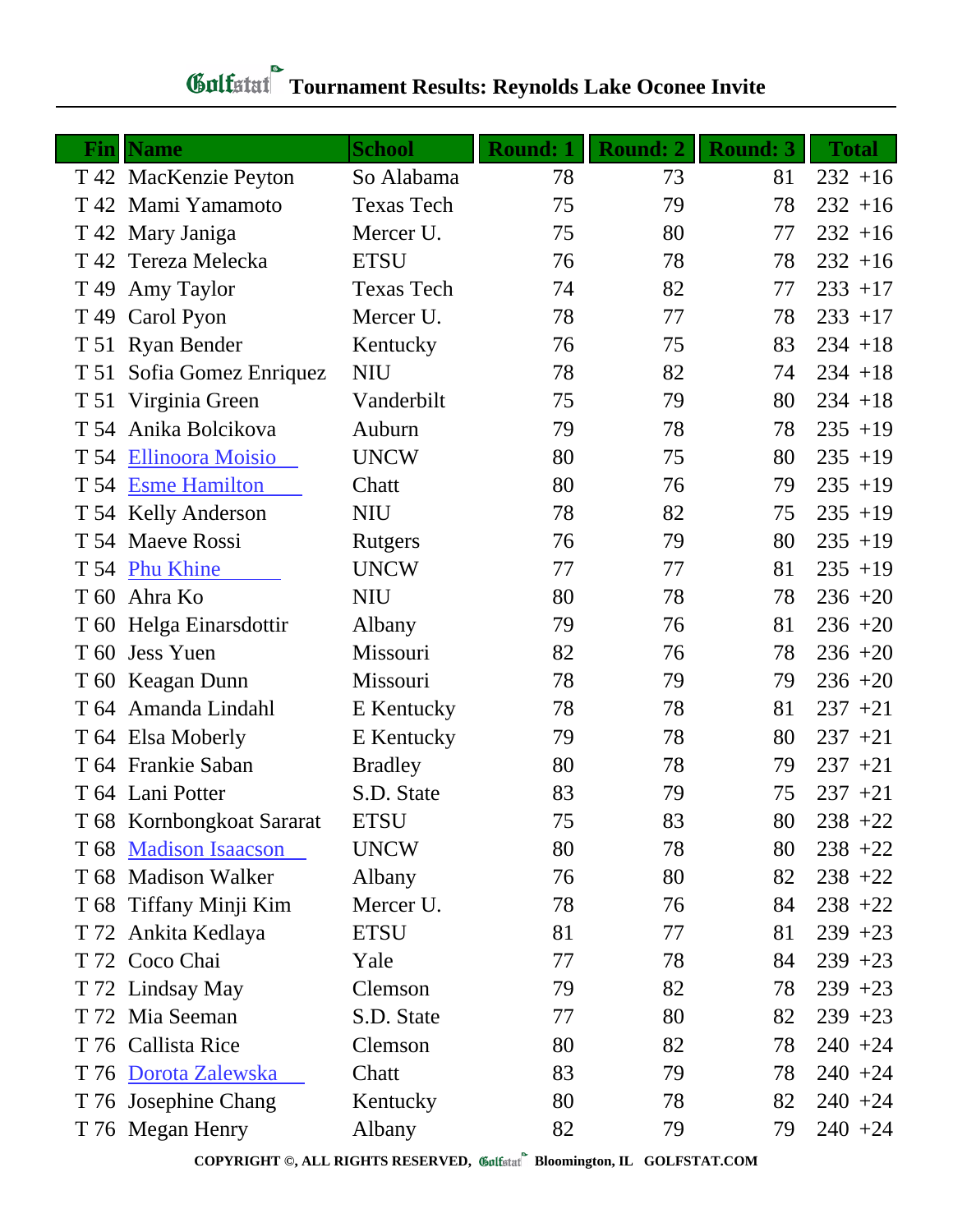|       | <b>Fin</b> Name             | <b>School</b>  | <b>Round: 1</b> | <b>Round: 2</b> | <b>Round: 3</b> | <b>Total</b> |
|-------|-----------------------------|----------------|-----------------|-----------------|-----------------|--------------|
|       | T 80 Allison Woodward       | <b>ETSU</b>    | 80              | 80              | 81              | $241 + 25$   |
|       | T 80 Caroline Berge         | So Alabama     | 78              | 82              | 81              | $241 + 25$   |
|       | T 80 Cassidy Laidlaw        | S.D. State     | 84              | 79              | 78              | $241 + 25$   |
| T 80  | <b>Sarah Fite</b>           | Kentucky       | 81              | 74              | 86              | $241 + 25$   |
| T 80  | Sophia Dieter               | Delaware       | 82              | 80              | 79              | $241 + 25$   |
|       | 85 Caroline Juillat         | Albany         | 81              | 81              | 81              | $243 + 27$   |
|       | T 86 Lexi Worrell           | So Alabama     | 83              | 79              | 82              | $244 + 28$   |
|       | T 86 Lori Char              | <b>Rutgers</b> | 83              | 81              | 80              | $244 + 28$   |
|       | 88 Valentina Mueller        | Delaware       | 78              | 83              | 86              | $247 + 31$   |
| T 89  | <b>Ashley Dingman</b>       | Delaware       | 80              | 86              | 82              | $248 + 32$   |
| T 89  | Elyse Emerzian              | <b>Bradley</b> | 80              | 83              | 85              | $248 + 32$   |
| T 89  | Sam Sandland                | E Kentucky     | 86              | 82              | 80              | $248 + 32$   |
|       | T 92 Ragga Kristinsdottir   | E Kentucky     | 82              | 81              | 86              | $249 + 33$   |
| T 92  | <b>Sydney Bormann</b>       | S.D. State     | 82              | 82              | 85              | $249 + 33$   |
|       | 94 Nele Mattner             | So Alabama     | 84              | 82              | 85              | $251 + 35$   |
| 95    | <b>Hannabeth Owens</b>      | E Kentucky     | 78              | 92              | 82              | $252 + 36$   |
| 96    | <b>Brooke Thompson</b>      | <b>Bradley</b> | 86              | 85              | 82              | $253 + 37$   |
| 97    | <b>Beatriz Espelosin</b>    | <b>ETSU</b>    | 86              | 81              | 87              | $254 + 38$   |
| 98    | Megan Medinger              | <b>Bradley</b> | 90              | 88              | 79              | $257 + 41$   |
| 99    | Mackenzie Dieter            | Delaware       | 82              | 95              | 81              | $258 + 42$   |
| 100   | Pasquali Tartaglione        | Albany         | 85              | 84              | 91              | $260 + 44$   |
| T 101 | <b>Gabrielle DeSombre</b>   | Yale           | 86              | 92              | 86              | $264 + 48$   |
|       | T 101 Lucy Liu              | Yale           | 82              | 90              | 92              | $264 + 48$   |
| 103   | Julie Luo                   | Yale           | 89              | 88              | 88              | $265 + 49$   |
|       | 104 Dana Branstetter        | Yale           | 96              | 102             | 93              | $291 + 75$   |
|       | <b>DNF</b> Chandler Rosholt | Auburn         | 74              |                 |                 |              |

# **Gulfatat Tournament Results: Reynolds Lake Oconee Invite**

|                         |              | Round: 1 Round: 2 Round: 3 Total |  |  |  |  |
|-------------------------|--------------|----------------------------------|--|--|--|--|
| <b>TEAM STATISTICS:</b> |              |                                  |  |  |  |  |
| <b>Average Score:</b>   | 306.12       | 309.53 309.59 308.41             |  |  |  |  |
| Rounds Below Par:       |              | $\mathbf{\Omega}$                |  |  |  |  |
| Rounds Even Par:        | $\mathbf{0}$ | $\theta$                         |  |  |  |  |
| Rounds Above Par:       |              | 17                               |  |  |  |  |